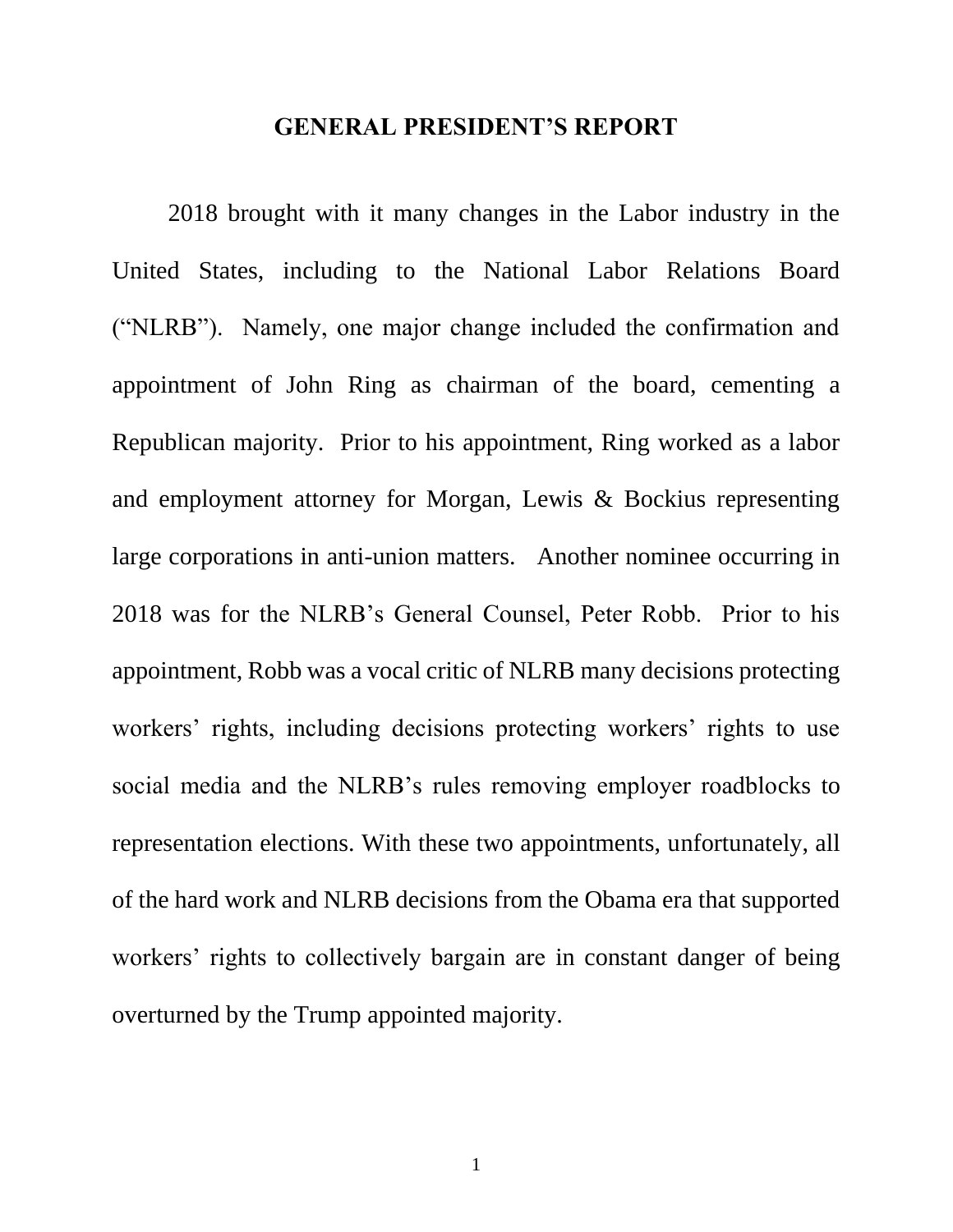The NLRB spent the entirety of 2018 reevaluating its own organizational structure, considering major alterations to processes at the agency that could affect many day-to-day issues, including case handling. The NLRB terminated its collective bargaining agreement with the union representing its staff members – the NLRB Professional Association – in an effort to renegotiate its terms. These changes were met with fierce opposition; on November 8, many career staffers at the NLRB protested and handed out leaflets outside an American Bar Association conference, the second such employee action in the current board's first year. The employees claim the agency is trying to make more pay cuts and cut back benefits, despite ending the fiscal year with a budget surplus.

Perhaps the most important NLRB advancement is the current proposed changes to the NLRB's joint employer test. On September 14, 2018, the board proposed a regulation that would clarify that separate employers would only be considered joint employers of a group of employees if both of the two employers actually exercise substantial direct and immediate control over the employees' essential terms and conditions of employment. The board also clarified that the indirect